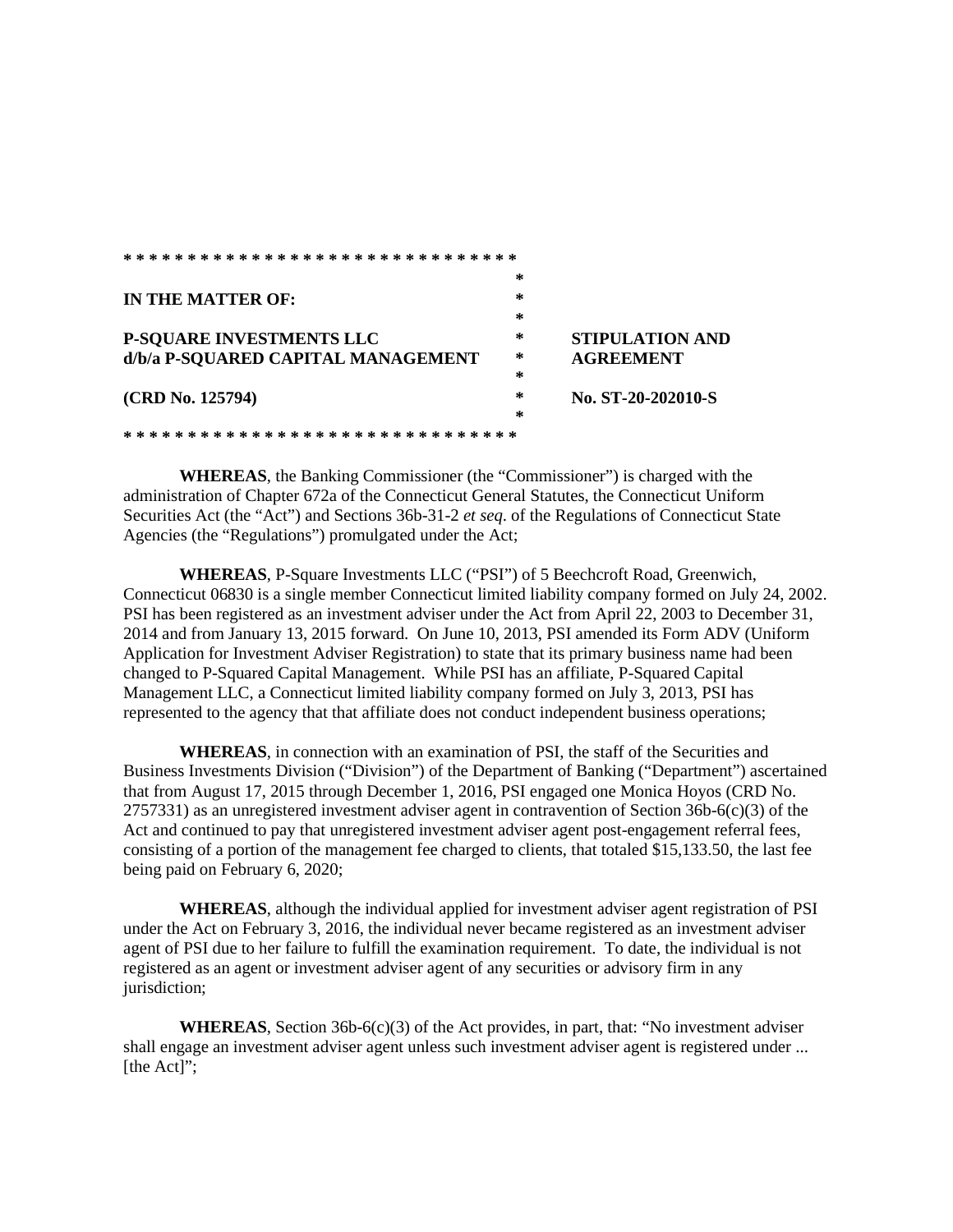**WHEREAS**, Section 36b-3(12) (A) defines "investment adviser agent" to include "(i) any individual . . . employed, appointed or authorized by or associated with an investment adviser to solicit business from any person for such investment adviser in this state and who receives compensation or other remuneration, directly or indirectly, for such solicitation . . . . ";

**WHEREA**S, the Commissioner believes that a violation of Section 36b-6(c)(3) of the Act would support the imposition of administrative proceedings against PSI pursuant to Section 36b-15 and Section 36b-27 of the Act;

**WHEREAS**, an administrative proceeding initiated under Section 36b-15 and Section 36b-27 of the Act would constitute a "contested case" within the meaning of Section 4-166(4) of the General Statutes of Connecticut;

**WHEREAS**, Section 4-177(c) of the General Statutes of Connecticut and Section 36a-1-55(a) of the Regulations of Connecticut State Agencies provide that a contested case may be resolved by stipulation or agreed settlement, unless precluded by law;

**WHEREAS**, PSI desires to settle the matters described herein and voluntarily enters into this Stipulation and Agreement;

**WHEREAS**, the Commissioner and PSI acknowledge that this Stipulation and Agreement is in lieu of any court action or administrative proceeding adjudicating any issue of fact or law on the matters described herein and is being made to settle only the matters described herein;

**WHEREAS**, without admitting or denying the allegations contained herein, PSI expressly consents to the Commissioner's jurisdiction under the Act and to the terms of this Stipulation and Agreement;

**WHEREAS**, PSI, through its execution of this Stipulation and Agreement, voluntarily waives any rights PSI may have to seek judicial review or otherwise challenge or contest the terms and conditions of this Stipulation and Agreement;

**AND WHEREAS**, PSI specifically assures the Commissioner that none of the violations alleged in this Stipulation and Agreement shall occur in the future.

## **NOW THEREFORE, THE PARTIES HERETO DO MUTUALLY AGREE AS FOLLOWS:**

- 1. No later than the date this Stipulation and Agreement is executed by the Commissioner, PSI shall remit to the Department by cashier's check, certified check or money order made payable to "Treasurer, State of Connecticut" the sum of five thousand dollars (\$5,000), four thousand five hundred dollars (\$4,500) of which shall constitute an administrative fine and five hundred dollars (\$500) of which shall represent reimbursement for past due investment adviser agent registration fees;
- 2. PSI, its members, officers, representatives, agents, employees, affiliates, and successors in interest shall refrain from engaging, directly or indirectly, in conduct constituting or which would constitute a violation of the Act or any regulation or order under the Act, including, without limitation engaging unregistered investment adviser agents;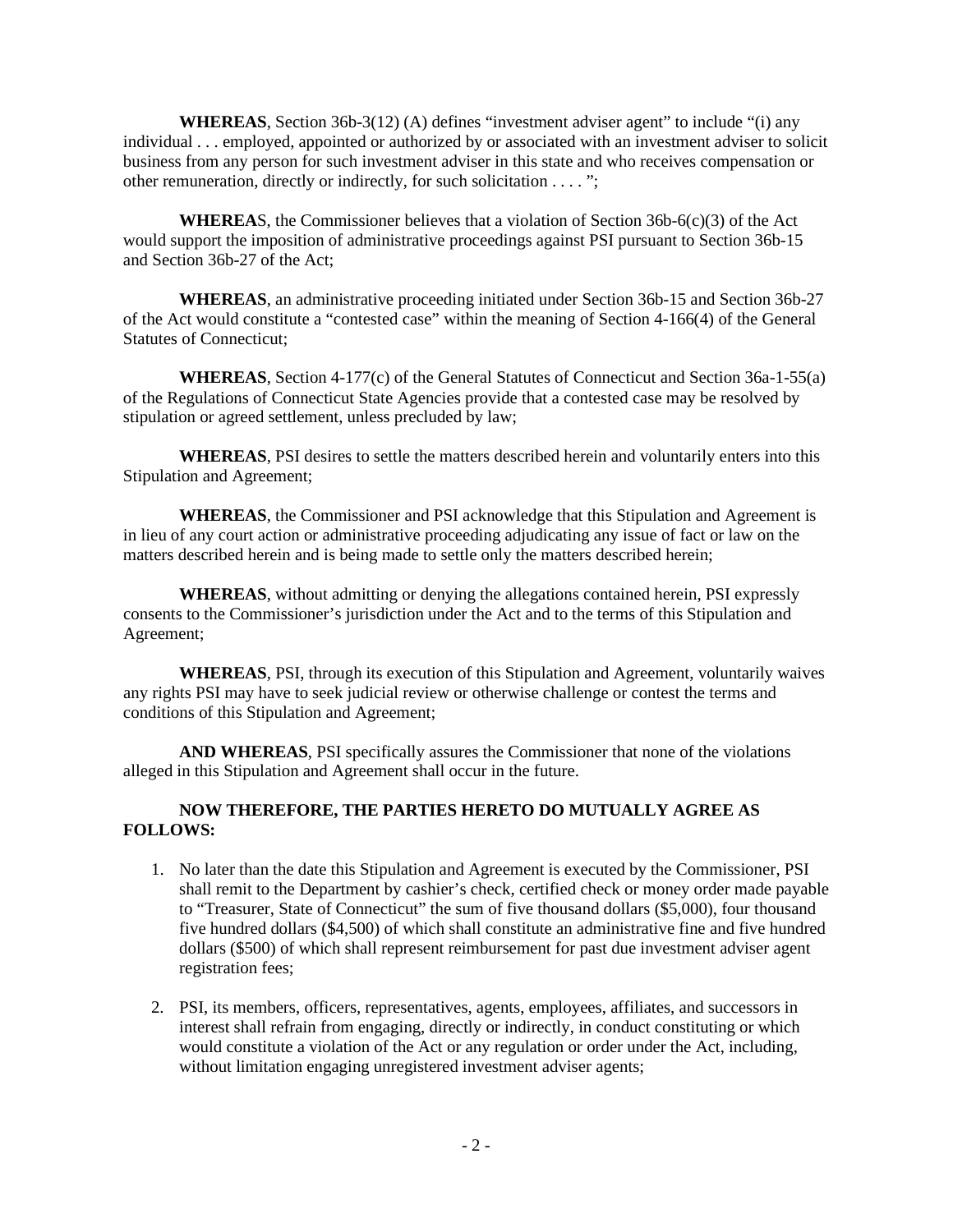- 3. PSI shall comply with all statutory requirements governing the registration of affected individuals as investment adviser agents, and shall review, revise and implement such supervisory and compliance procedures as are necessary to ensure such compliance;
- 4. Execution of this Stipulation and Agreement by the Commissioner is without prejudice to the right of the Commissioner to take enforcement action against PSI, its affiliates or its successors in interest based upon a violation of this Stipulation and Agreement or the basis for its entry if the Commissioner determines that compliance is not being observed with the terms hereof or if any representation made by or on behalf of PSI and reflected herein or in its investment advisory filings is subsequently determined to be untrue;
- 5. Nothing in this Stipulation and Agreement shall be construed as limiting the Commissioner's ability to take enforcement action against PSI based upon: (i) evidence of which the Division was unaware on the date hereof relating to a violation of the Act or any regulation or order under the Act; or (ii) evidence indicating that PSI or its members withheld material information from, or made any material misstatement or omission to, the Commissioner in connection with this matter; and
- 6. This Stipulation and Agreement shall become binding when executed by PSI and the Commissioner.

**IN WITNESS WHEREOF**, the undersigned have executed this Stipulation and Agreement on the dates indicated.

Dated at Hartford, Connecticut  $\frac{s}{s}$ this 29<sup>th</sup> day of May 2020. Jorge L. Perez

Banking Commissioner